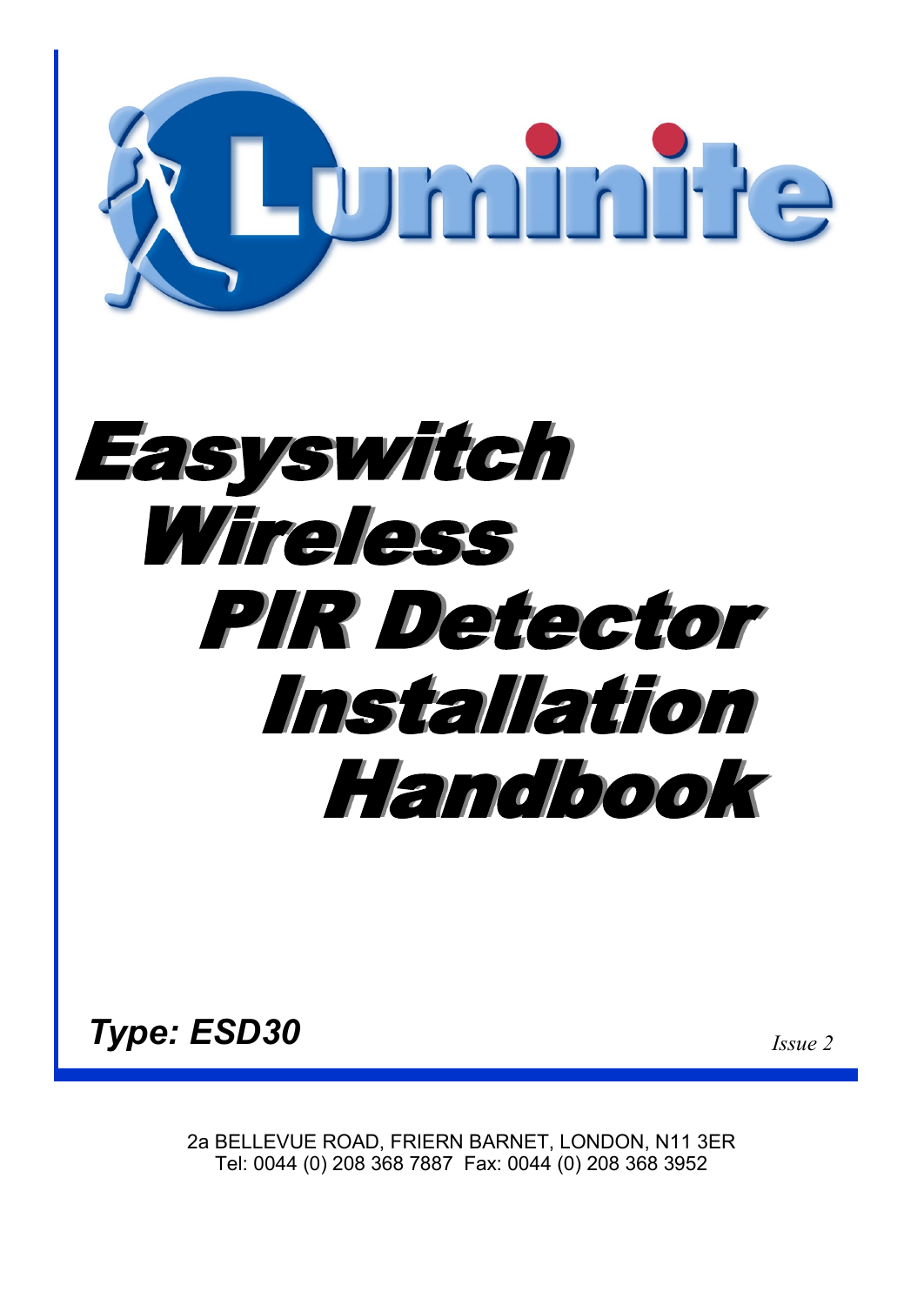

# **Introduction**

The ESD30 is a battery powered wireless Passive Infra Red Detector (PIR) designed to meet the newest and most demanding requirements of the CCTV market. This detector will transmit every time it detects movement whilst tagging the transmission with day/ night and time information.

Detection range is 30 metres out x 70° across. Internal curtains can occlude the detection area to 10° and lower creep zones may be masked so that the detection pattern may be tailored precisely to the area to be covered and overspill avoided.

Inside the PIR is a powerful microprocessor which uses logic to determine the validity of an activation. By combining this technology with the specially designed pet immune Fresnel lens, nuisance alarms are all but eradicated.

# **Multi beam alignment masking**

The multifunction lens produces 7 long range beams and 7 medium to short range curtain beams. Movement across the beams produces the best response and range, whilst movement towards the detector will be less responsive. The unit detects the change in heat and movement in the beam pattern , therefore items such as trees, shrubs, ponds, boiler flues and animals should be considered when positioning the detector.

The detector is fitted with two sliding shutters to reduce the detection angle. An additional set of shutters is provided should the beam pattern need to be reduced further, e.g. if the minimum detection angle of 10° is required.



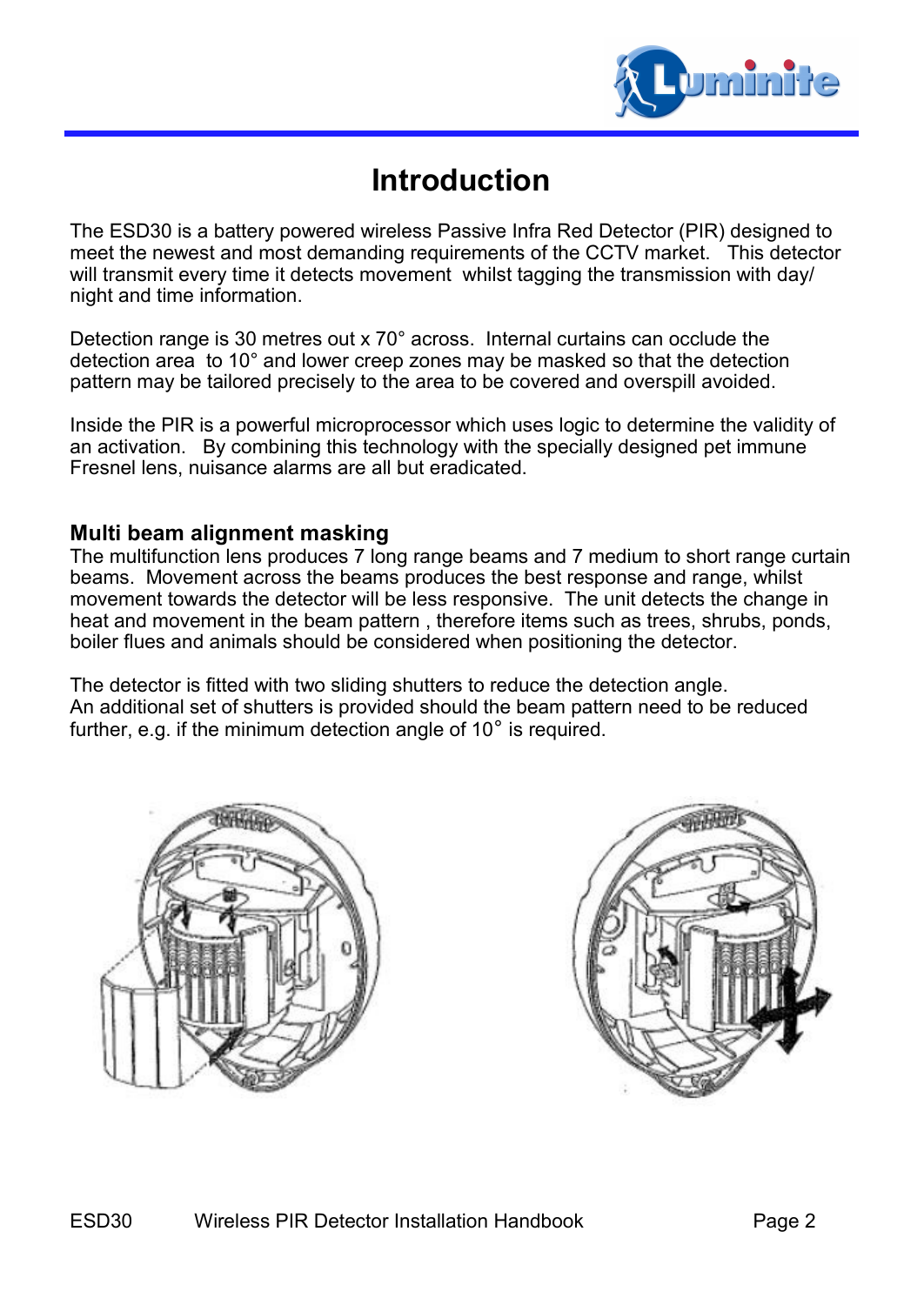

# **Mounting the unit**



Choose a flat surface facing approximately in the direction to be monitored. Using the template drill the wall to accept two fixing screws



### **IMPORTANT.**

Use waterproofing silicon rubber over the screw heads.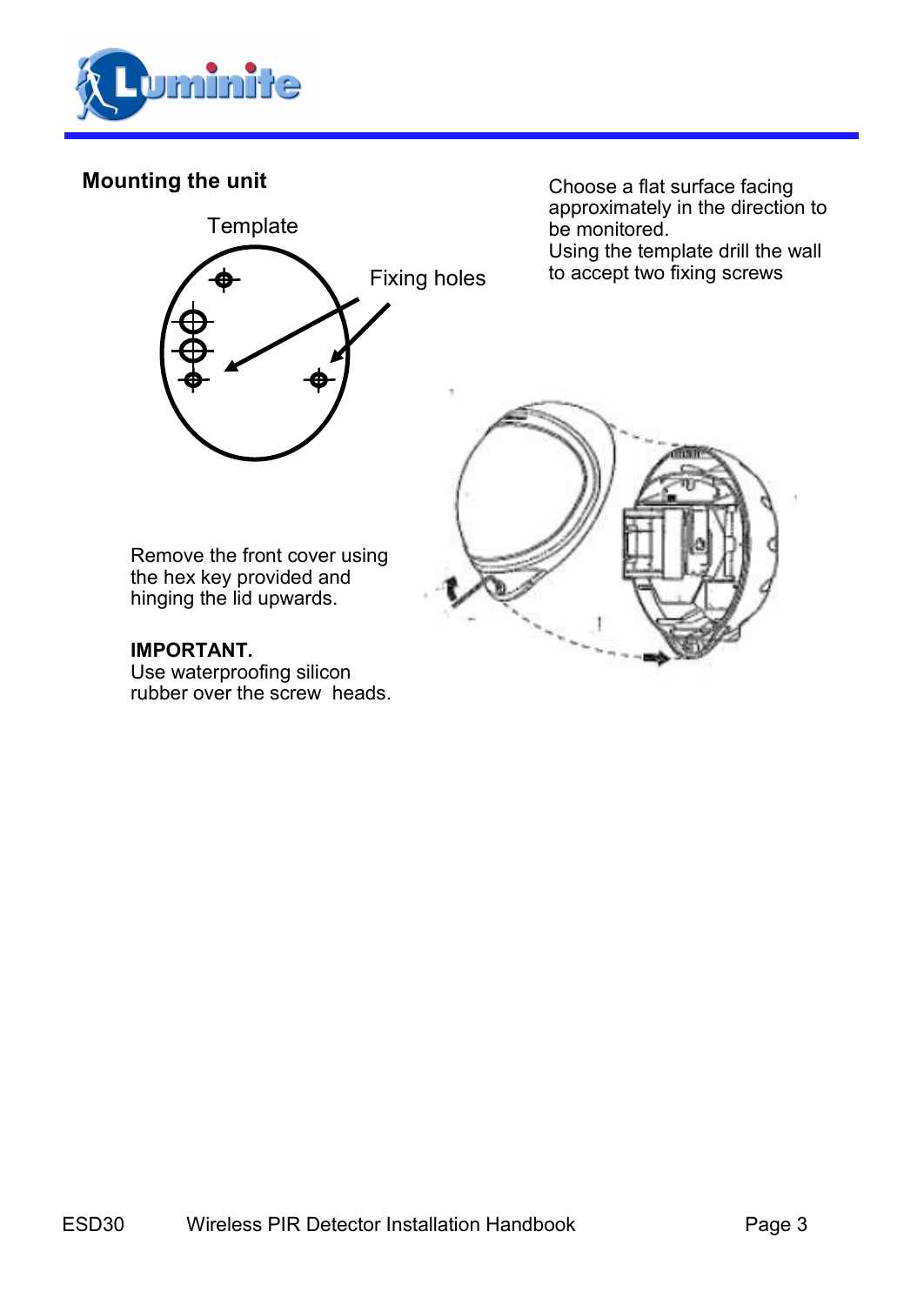

The mounting height for this detector can be up to 6 metres. The diagrams below show some examples of range versus height.

For pet immunity, mask off the lower beams as shown using adhesive masking or insulation tape. For curtain coverage mask off the long range beams.

Tilt the detector module according to the table below.



OVERHEAD VIEW

20m

10m

0

20m

10m



ESD30 Wireless PIR Detector Installation Handbook Page 4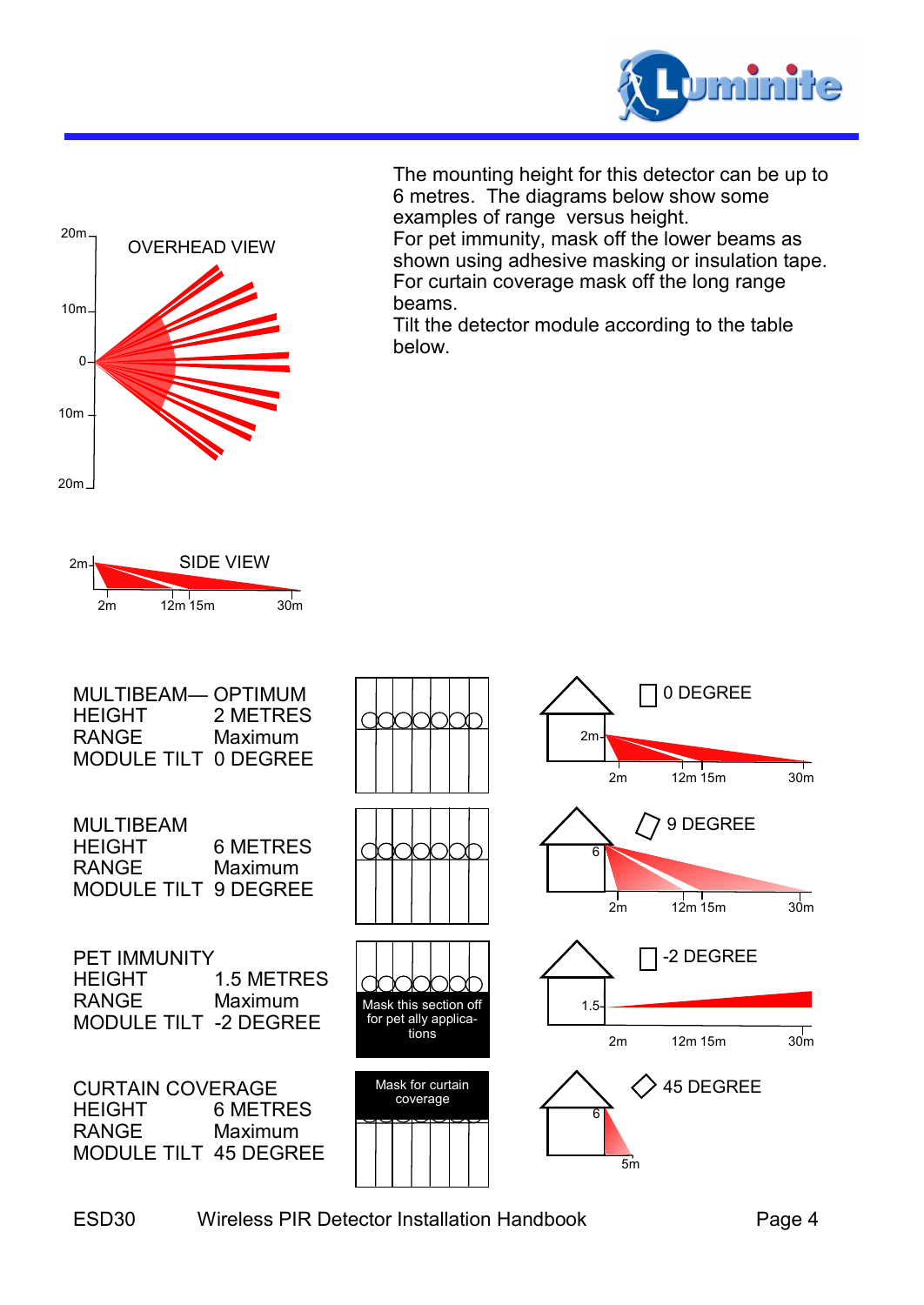

# **Switch setting table**

The 4 switches have the following functions.

| <b>PIR detection</b><br>range | Switch 1  |
|-------------------------------|-----------|
| ON                            | 30 metres |
| OFF                           | 20 metres |



| <b>Pulse counting Switch 2</b> |          |
|--------------------------------|----------|
| ON                             | 4 pulses |
| OFF                            | 2 pulses |
|                                |          |

| Red night LED Switch 3 |            | <b>Walk test</b> | Switch 4   |
|------------------------|------------|------------------|------------|
| ON                     | ΟN         | ON               | ON         |
| <b>OFF</b>             | <b>OFF</b> | OFF              | <b>OFF</b> |

#### **PIR detection range**

Detection range can be increased or decreased from 20 metres to 30 metres as preferred.

Increasing the range will also increase the risk of false detection and should only be used in quiet stable locations.

Where the PIR can detect passing vehicles or pedestrians, it is useful to decrease the sensitivity which will shorten the detection range.

An alternative solution is to angle the lens down which will keep the same sensitivity but will be physically limited in range.

Use the lens mask where detection overspill is likely to be a problem

#### **Pulse count**

The normal pulse count setting is 2 but may be increased up to 4 for environments where there is a lot of incidental movement of foliage. Increasing this setting will affect range. A combination of low sensitivity and high pulse counting will give the shortest range but have the maximum immunity to nuisance alarms.

#### **Red night LED**

Switch this feature on for a night time only super bright red LED which gives a clear indication that the PIR has detected movement. Ideal for warning intruders to stay away.

#### **Walk test**

Switch this on for a super bright red LED which will assist when walk testing the area to be covered. This feature operates both day and night.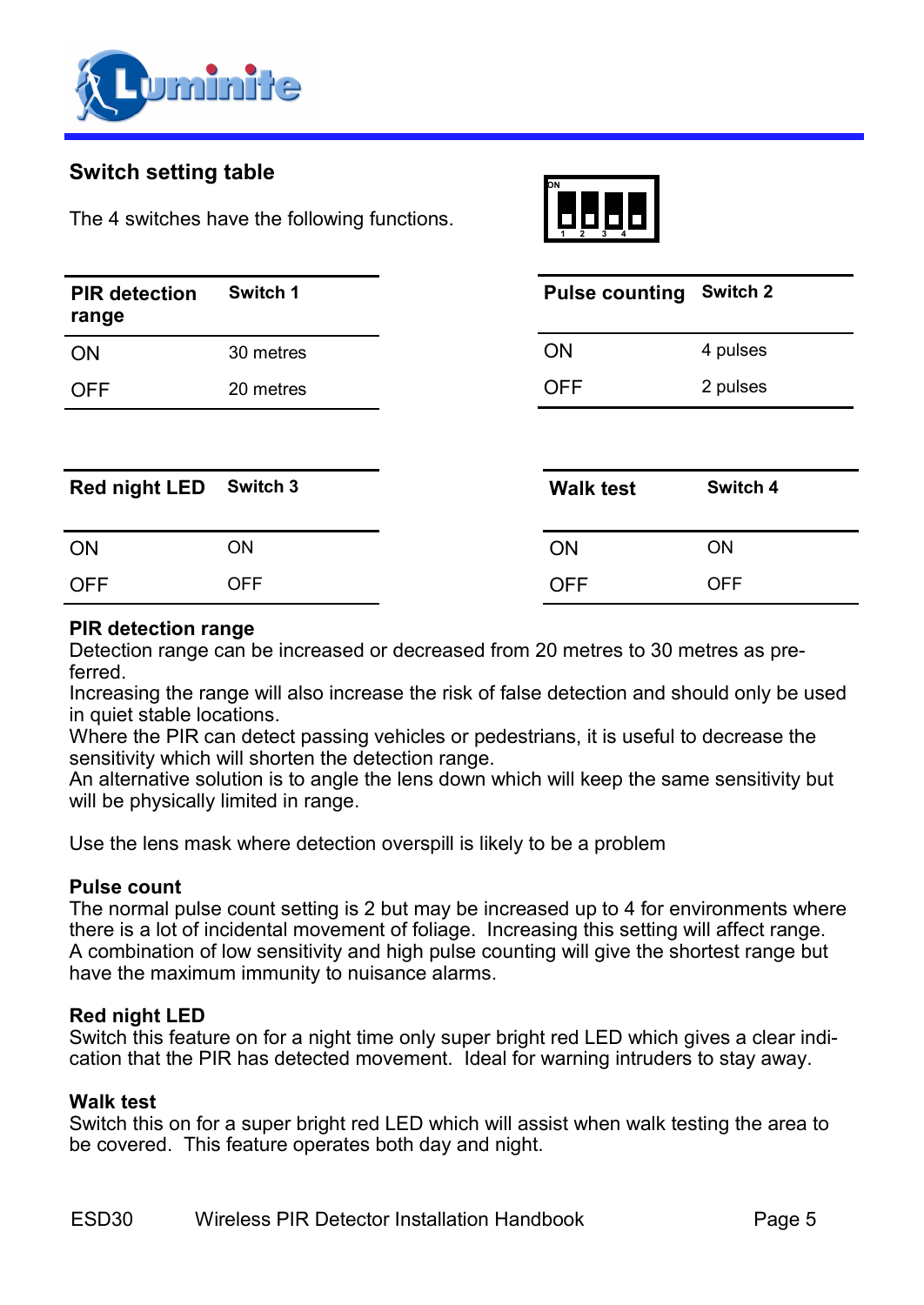

#### **Pairing the ESD30 to the receiver**

All Easyswitch receivers will pair in the same way and so the following instructions are common to all.

- 1. Power up the receiver and press the learn button. The learn LED will light for a few seconds during which time a transmission must be made from the ESD30.
- 2. With the receiver in learn mode, connect the batteries to the ESD30 and the receiver's learn LED will flash three times to show that it has paired with the ESD30.

Alternatively, you can pair a receiver with an ESD30 that is already operating by putting the receiver into learn mode and then walking in front of the ESD30 which will make it transmit. The only problem with this method is if you have more than one ESD30 as you cannot be sure which one has transmitted and it is possible to pair to the wrong one.

To flush the memory of the receiver, press and hold the learn button for ten seconds until the red led turns off.

For individual receiver information please see the operating installation guide for that particular product.

#### **Walk testing**

- 1. Using a pointed tool such as a pencil tip or a cocktail stick, select switch 4 to ON (up).
- 2. Adjust the lens gimbal to face the direction of desired detection coverage. The lens may be angled up or down accordingly and the shutters can occlude part of the lens that is not required.
- 3. Always loosely re-fit the front cover before beginning the walk test to avoid air currents giving false detections.
- 4. Each time detection occurs, the high brightness red LED will light. Stand still and wait for the LED to turn off. Continue to stay motionless for a few seconds after the LED turn off before continuing to test. NB: If the red LED fails to light again it is because you or something else is still being detected. Ensure the cover is fitted and stand very still between detections.
- 5. You can increase or decrease the sensitivity using switch 1 and also increase the pulse counting using switch 2.
- 6. When you are satisfied with the area coverage, select switch 4 to off.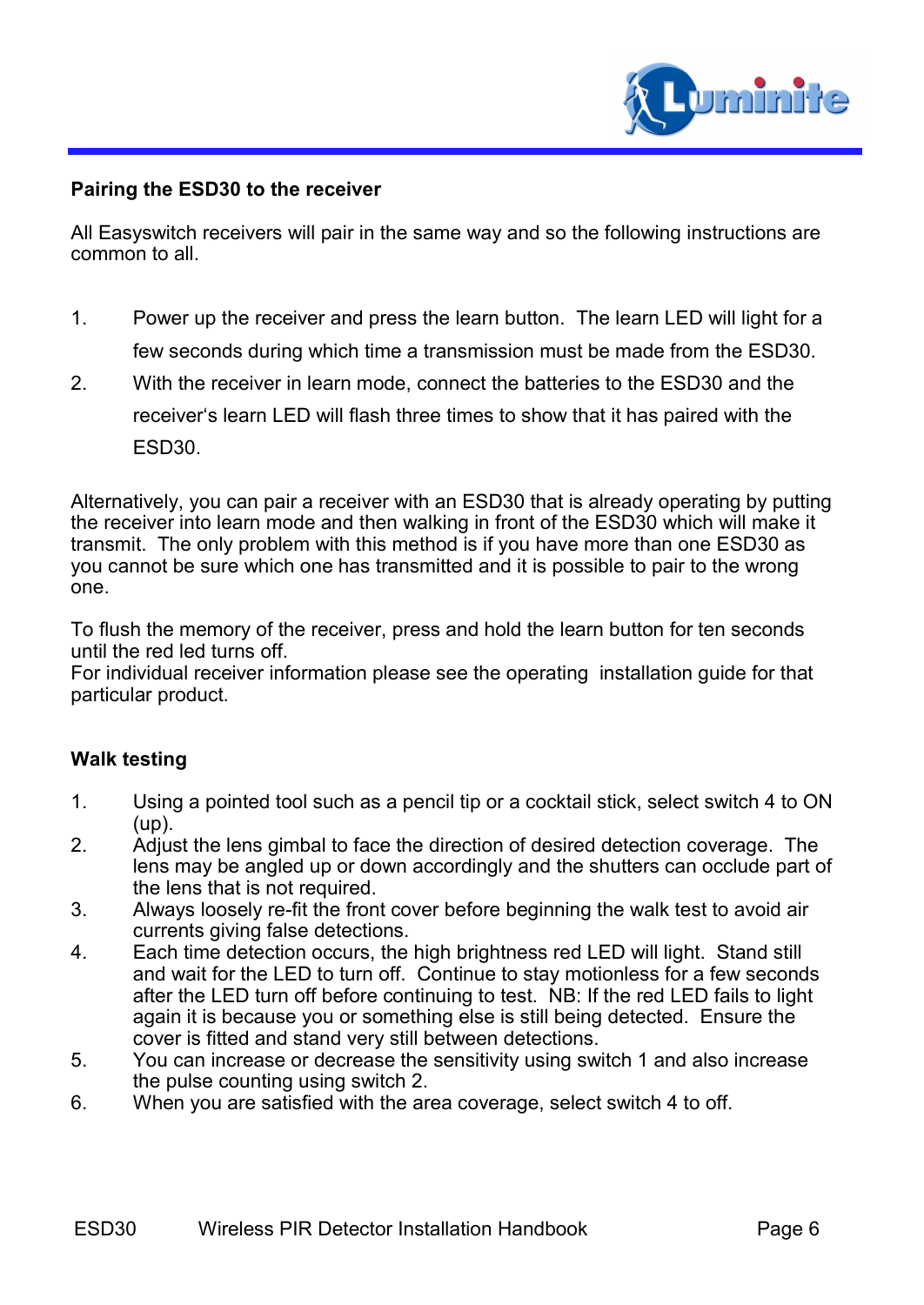

## **Light sensor adjustment**

With the red adjuster turned full anti-clockwise, the receiver will operate both day and night.

Turn the adjuster fully clockwise for night time only operation.

NB: The audible plug in bleeper accessory (ESB1) will operate both day and night regardless of the ESD30 light setting position.

#### **Timer adjustment**

The timer will adjust from ten seconds to ten minutes approximately but this depends on the type of receiver used.

Minimum time is when the adjuster is fully anti-clockwise



# **Choice of battery and fitting information**

The ESD30 can be powered from either 4 x AA 1.5 volt alkaline batteries or 1 x PP3 9 volt alkaline battery.

The AA holder is Velcroed in place and can be removed by gently pulling forward.

To fit a PP3 battery, unclip and remove the AA battery holder.

4 x AA batteries have more power than a PP3 and will give the longest battery duration. The following example of battery life using AA batteries

a) 10 Detections  $+$  Transmissions per day, no LED activation  $\Rightarrow$  about 48 months life

- b) 100 Detections + Transmissions per day, no LED activation => about 28 months life
- c) 10 Detections + Transmissions + LED activations per day => about 40 months life
- d) 100 Detections + Transmissions + LED activations per day => about 6 months life